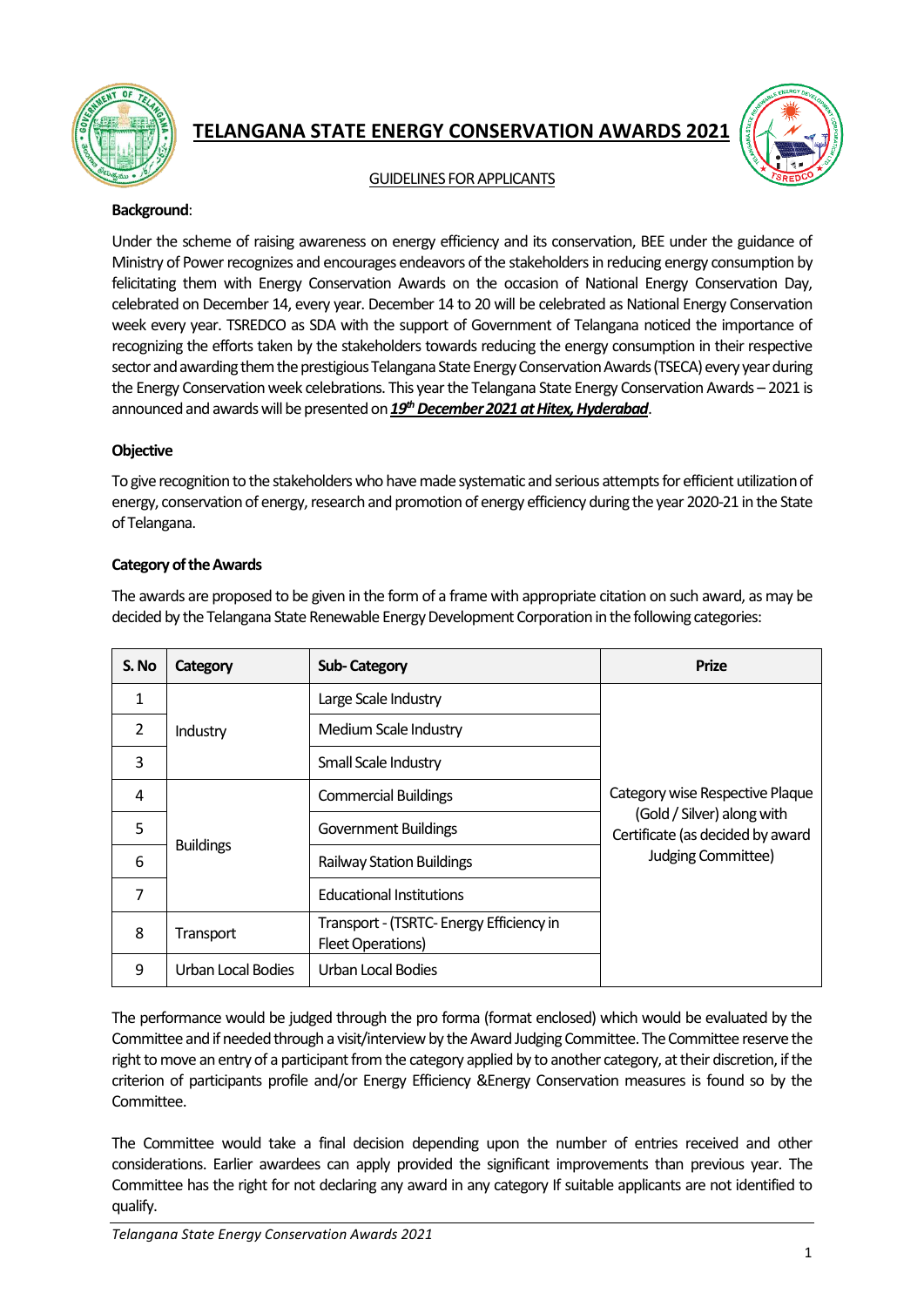The qualifying period for the award is the previous financial year from  $1<sup>st</sup>$  April 2020 to 31<sup>st</sup> March 2021. However, as conservation efforts require longer period for implementation in some cases, the efforts towards energy conservation and energy efficiency in immediate past three financial years may be reviewed.

# **Eligibility/Categorization**

The scheme is open to all enterprises in the State of Telangana, as per the categorization listed below.

- **Category: Industry**
	- o **Sub-Category 1: Large scale Industry -** (Including large scale industries –All consumers in the State with a total (electricity + fuel) annual energy consumption more than 1000 TOE (Tonnes of Oil Equivalent) – Industrial sectors such as Thermal Power Plants, Pulp & Paper, Cements, Iron & Steel, Chlor Alkali, Aluminum, Fertilizer & Textiles etc. may apply under this category.
	- o **Sub- Category 2: Medium scale Industry -** (Including large & medium scale industries – All consumers in the State with a total (electricity + fuel) annual energy consumption between 200 - 1000 TOE
	- o **Sub- Category 3: Small scale Industry -** (Including small scale industries All consumers in the State with a total (electricity + fuel) annual energy consumption up to 200 TOE)
- **Category – Buildings:**
	- o **Sub- Category 4: Commercial Buildings -** (Commercial Buildings new & retrofitsincluding hotels, hospitals, IT/ ITES Office buildings, Malls, Convention centres etc. who have implemented energy conservation/ efficiency programs)
	- o **Sub- Category 5: Government Buildings -** (any Government Buildings- new & retrofits who have implemented energy conservation/ efficiency programs)
	- o **Sub- Category 6: Railway Station Buildings-** (Railway Station Buildings- where energy conservation/ efficiency programs have been implemented)
	- o **Sub-Category 7: Educational Institutions:** (All Educational institutions where energy conservation/ efficiency programs have been implemented)
- **Category – Transport**
	- o **Sub – Category 8: Transport** (TSRTC depot wise Energy Efficiency in Fleet Operations))
- **Category – Urban Local Bodies**
	- o **Sub-Category 9: Urban Local Bodies-**(Individual Urban Local Bodies such as / Municipalities/ Municipal Corporations/Municipal Councils/ Water and sewerage Boards may apply under this category)

**Note 1:** Applicants who have received gold awards for two consecutive years may still apply. The committee reserves the right to certification under Special category.

**Note 2:** The committee reserves the right in finalizing the awards based on applications received under the respective category. If more applications received in one sector in a category, sector specific award may be presented or as decided by the committee. Committee also reserves the right in cancelling any category based on the responses received. The committee also reserves the right to recategorize the application as it deems fit.

# **Criteria for judging the merit**

The Committee will decide the recipient of the awards on the basis of outstanding achievements and contribution in the field of energy conservation and management. The Award may not necessarily be decided on the basis of only quantitative achievements but also considering the various other factors such as innovative techniques and technologies adopted, commitment of the management, environment friendliness organizational set-up to promote energy conservation in the unit, Capacity